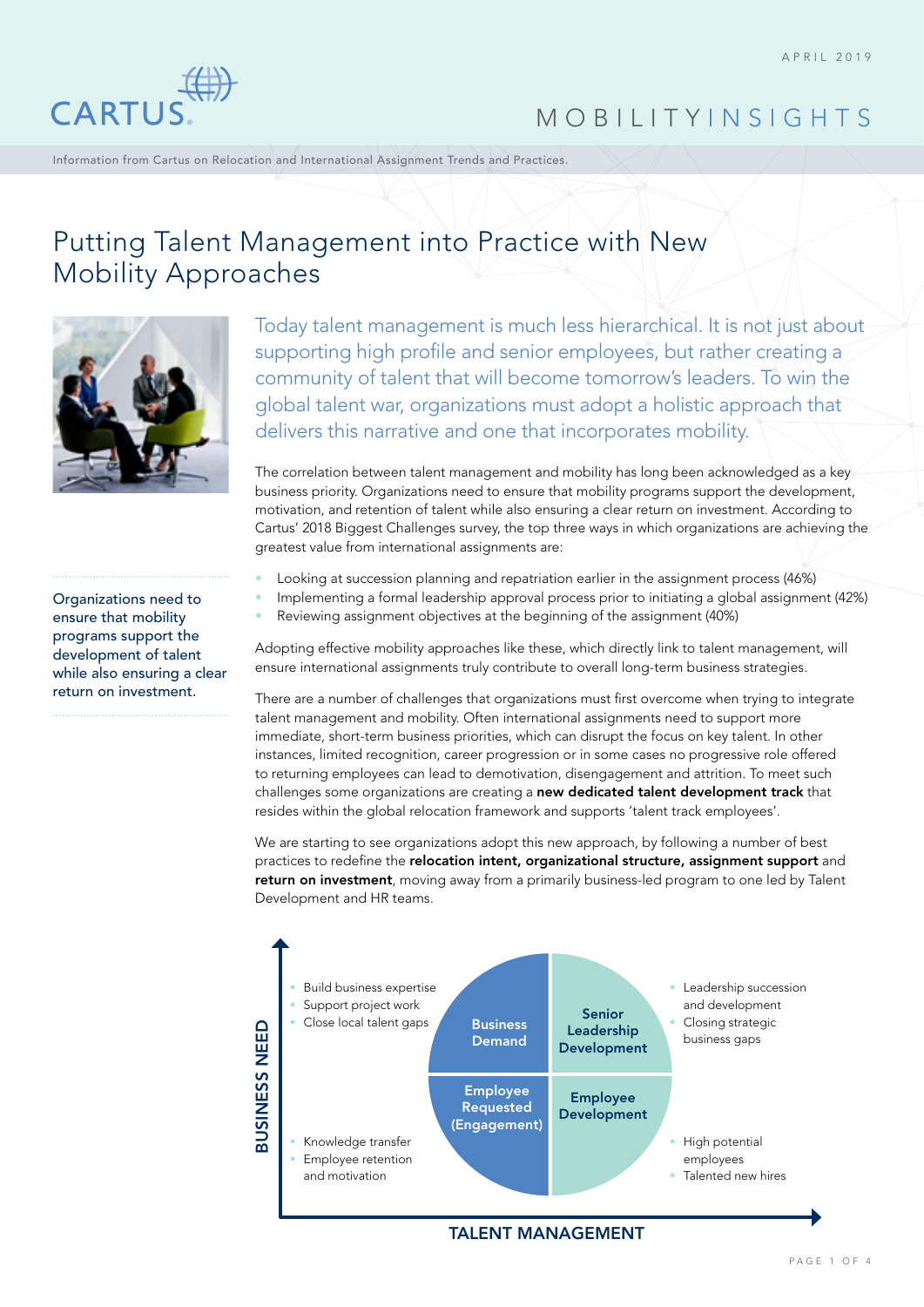

Objectives should clearly outline business deliverables as well as the assignee's personal development goals.

### RELOCATION INTENT

In our Biggest Challenges survey, 75% of mobility managers indicated that international assignments are positive for leadership and career development, but what measures can be taken to ensure this translates into meaningful results, both for the employee and business?

#### Achieving Synergy: Short-term Business Priorities and Long-term Talent Objectives

The need for international assignments to support short-term business priorities can sometimes disrupt an organization's focus on key talent. Setting objectives and milestones may help to achieve a successful assignment and one that delivers a return on investment.

Two-fifths (40%) of mobility managers said that ensuring assignment objectives are incorporated into the employee's performance review was one of the strategies that they use to link global mobility and talent management. Objectives should clearly outline business deliverables as well as the assignee's personal development goals.

### ORGANIZATIONAL STRUCTURE

### Talent Council or Global Mobility Center of Excellence

Some organizations are creating a long-term strategy for talent track employees that incorporates global succession planning for future leadership positions. Planning should be tailored to the assignee profile, so a career track set up for an experienced expatriate may not be the same strategy adopted for a graduate millennial.

Consider setting up a 'talent council' or 'global mobility center of excellence'. Represented by different areas of the business, its function will be to implement this long-term strategy, focusing on talent track employees.

### Sample structure:

### Talent Management Function

- Responsible for:
- Framework development
- Career development from a global perspective including repatriation planning and subsequent career steps
- Supporting the performance review process

#### Global Mobility Team

Responsible for:

- Policy, process and governance on a global basis
- Managing assignment-related terms, conditions, interpretations and exceptions
- Managing global suppliers and logistical matters
- Business consultation and cost tracking.

### Global/Regional HR Business Partner

Responsible for:

- Coordinating dialogues between host and home line management
- Partnering and leading Mobility discussions with Business (e.g., talent reviews, succession plans, etc.)
- Setting expectations before the assignment in terms of goals and career planning
- Managing strategic HR-related matters of the assignee (e.g., promotion, disciplinary, termination, etc.)

Home Manager/HR **Host Manager/HR** Host Manager/HR

'Talent Track' Relocating Employee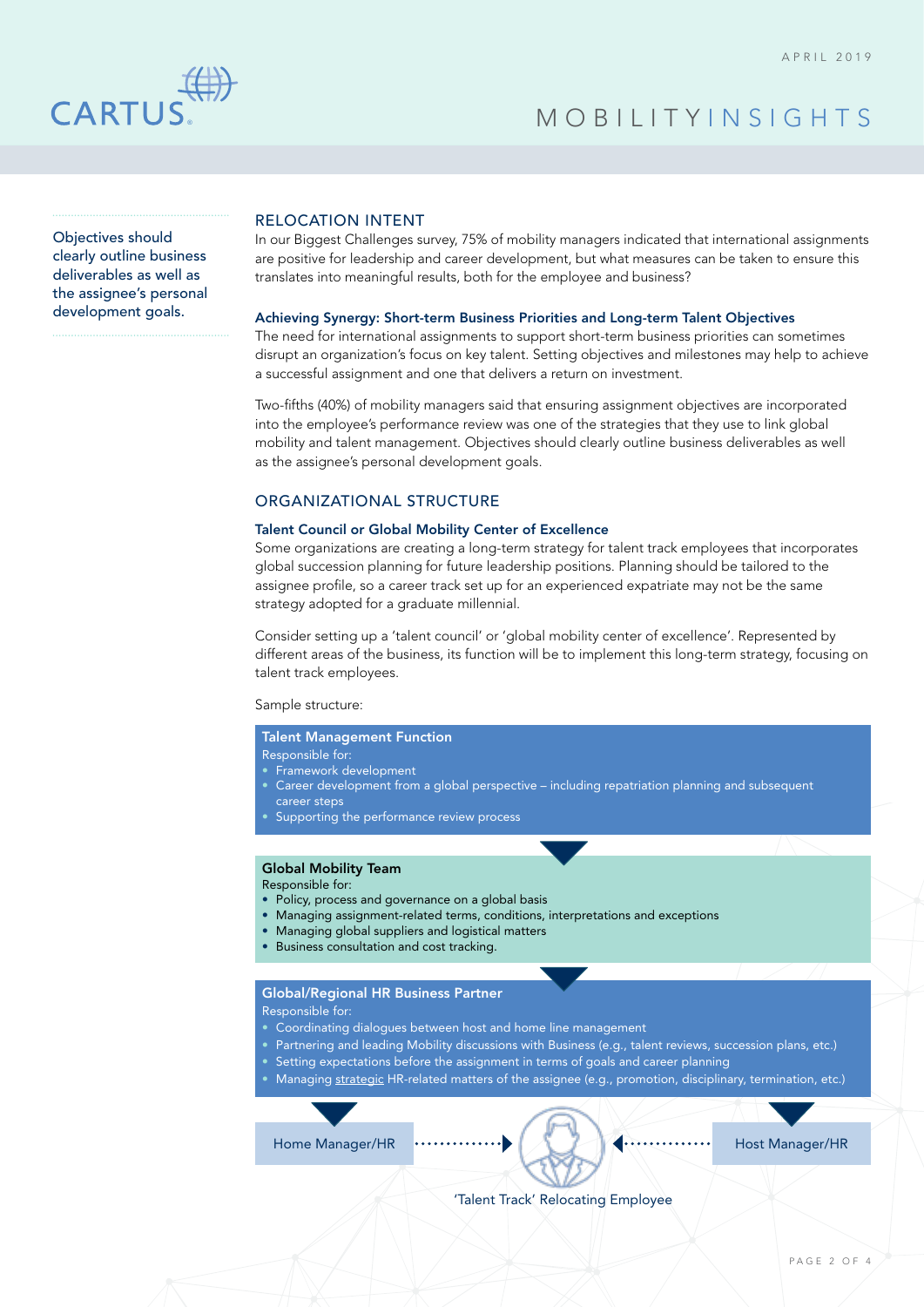

Only 37% of mobility managers indicated that when linking mobility and talent management, their organization collaborates with HR to ensure employee performance ratings are considered.

### ASSIGNMENT SUPPORT AND CAREER TRACKING

Effective talent management through mobility is not only about demonstrating support at the start of a relocation, but rather ensuring that there is constant and regular support in place throughout the move, which includes career tracking.

### Designated Career Sponsorship

Organizations may have well-intentioned approaches to talent management, but these will not yield optimal results if they are siloed and fail to make the necessary connections between HR teams and the rest of the business. Communication across business functions appears to be a common challenge. Only 37% of mobility managers indicated that, when linking mobility and talent management, their organization collaborates with HR to ensure employee performance ratings are considered.

To meet this challenge consider creating a mentor role; the aim of which is to help bridge discussions between home and host HR teams, as well as the assignee's manager. The mentor will coordinate performance management throughout the assignment and will enable discussions on repatriation or next assignment plans in advance.

Annual reviews or 'audits' of talent track employees should also be conducted between HR and the rest of the business. Reviews should confirm where assignees are, how long they have been there and what the plan is once the assignment ends. Succession planning should also be conducted to establish what talent is required in what locations, to meet the needs of current and future business goals. Such advanced planning helps to avoid gaps in talent.

### Policy Support

Relocation policy support is also key to mobility successfully contributing to effective talent management. Specific guidelines should be drawn to decipher which relocation policies are common requirements for each assignee profile. For the career expatriate with a family, enhanced split family support may be required. Whereas for millennial assignees, a generation who are used to speedy responses and instant communication, a fast track exception process may be needed to ensure they feel fully supported.

### RETURN ON INVESTMENT

To achieve the greatest value from international assignments, 46% of respondents to Cartus' Biggest Challenges survey stated that their organizations were looking at succession planning and repatriation earlier in the assignment process. Repatriation is often where an organization is most vulnerable to employee attrition. We recommend that organizations have a formal repatriation policy in place and begin repatriation discussions as early as possible.

### Maximize the Repatriated Employee's Experience

Retention of repatriated talent track employees can be attributed to their ability to identify, articulate, and apply the new skills they have learned to their role within the business. Consider providing opportunities like setting up a career forum for the repatriated employee to share their experiences, skills and growth with junior mentees and to broader populations of the business.